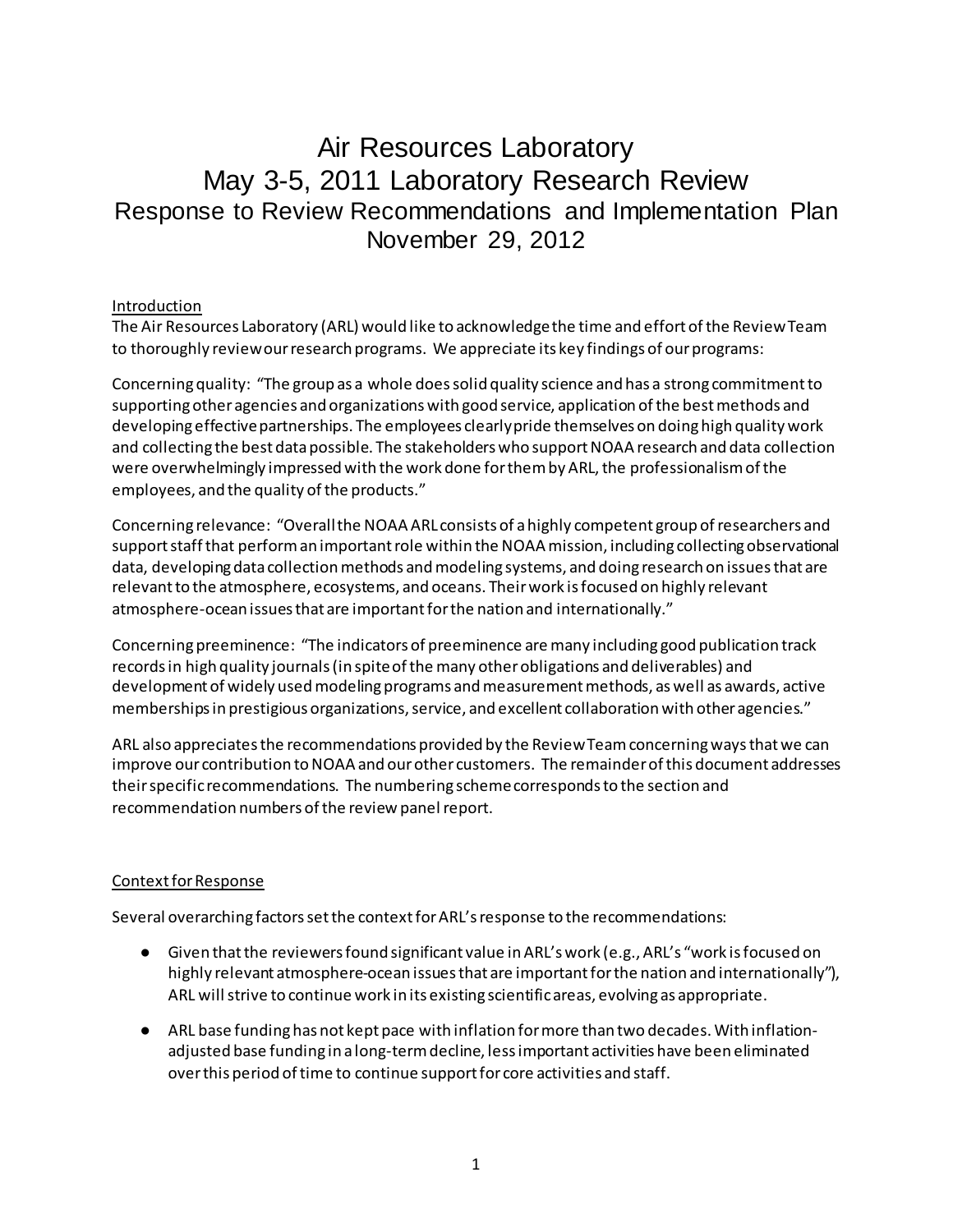- The Federal budget climate is bleak with a greater likelihood of funding cuts than increases. At the time this response was being prepared, there was a possibility that FY 2013 funding will be reduced by more than 8%.
- Most of ARL's funding is provided by sponsors with the expectation of specific deliverables. This funding can only be redirected to new purposes with concurrence of the sponsor, which can only be obtained for activities that are a high priority to the sponsor.
- Funding for some key ARL projects, including climate reference networks and air quality forecasting has decreased significantly in recent years.
- When there is an opportunity to redirect existing funding, that redirection will typically be at the expense of existing contractors, post-docs, etc. and/or ongoing monitoring activities.
- The Fiscal Year 2013 President's Budget proposes terminating NOAA's operational air quality predictions based on the Community Multiscale Air Quality model (CMAQ). This has already led to reductions in development activities supported by the National Weather Service. If those predictions are terminated, opportunities for CMAQ-based work will likely diminish.
- The Administration has directed that travel expenses be decreased relative to fiscal year (FY) 2010 levels, by 20% in FY 2012 and 30% in FY 2013.

While these challenges constrain the lab's options, ARL continues to evolve and look for opportunities to continue and expand its activities in response to societal needs and scientific and technical developments. The input from the Review Team will help shape this ongoing evolution.

# General Responses to Recommendations

The common themes of increasing integration and interaction were evident in multiple recommendations. To address those themes, ARL has developed some "General Responses," which are described below. These General Responses will be referred to below when discussing actions for individual recommendations.

General Response "Integration": Several recommendations discuss greater ARL-wide integration of activities. ARL already takes multiple steps to support scientific integration within the lab. For instance, through ARL seminars and internal manuscript review processes, expertise from staff involved in these different research elements is shared. Also, ARL has a number of external collaborators. Such external collaborations are sometimes more beneficial than internal collaborations due to greater alignment of skills and needs.

However, ARL agrees exploring whether there are additional opportunities to integrate currently separate activities to improve outcomes would be worthwhile. Identifying the most appropriate and promising opportunities will require careful consideration, balancing the priorities of ARL and its parent organizations, practicality, resources, and commitments to customers. ARL will explore these opportunities through the development of an ARL strategic plan. This plan will incorporate the 2011 ARL dispersion strategic plan, build upon the lab's 2008 climate strategic plan, and address air quality and boundary layer directions. A draft strategic plan will be prepared within 6 months of approval of this response plan.

ARL will also hold periodic meetings to share developments and directions in its science themes across divisions. Related to those meetings, ARL will also hold one or more meetings specifically intended to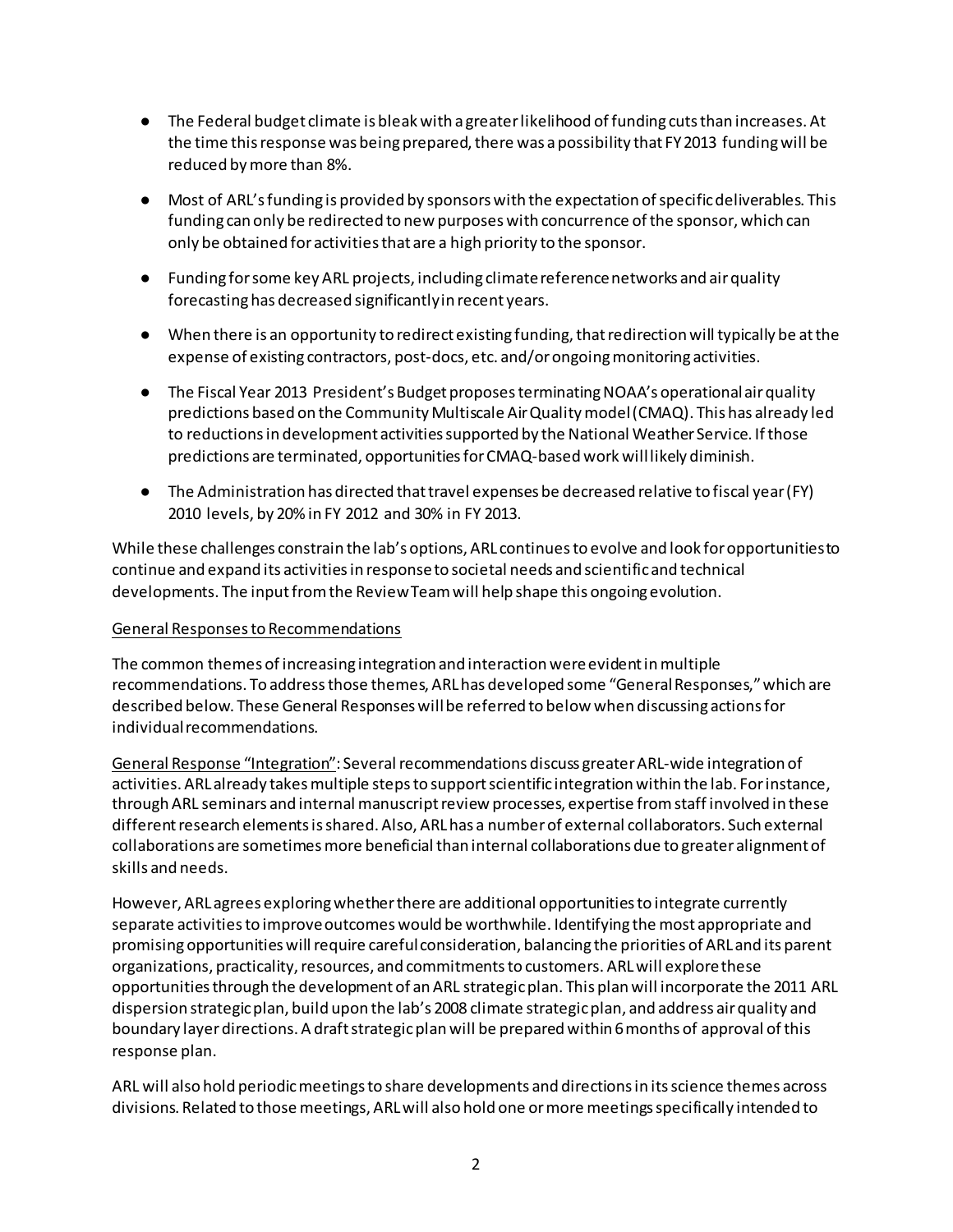look for and pursue new opportunities to integrate activities. These activities will start within 3 months of the approval of this plan.

General Response "Interaction": Multiple recommendations call for greater in-person interaction among lab staff. ARL agrees that this would be desirable, but strict requirements for significantly reducing travel expenses will prevent ARL from accomplishing this to the desired degree. As an alternative--budget permitting--within 3 months of receiving an FY 2013 appropriation ARL will start the process of obtaining video teleconferencing (VTC) equipment for its locations.

# Timing of Actions

The proposed actions would occur across multiple timescales. These include the following:

- Already started or addressed
- Planned, with a fixed deadline
- Execution is dependent on an external condition outside of ARL's control (such as the FY 2013 appropriation)
- Ongoing activities, such as continuing current activities or looking for future opportunities

The language of each action will make this clear.

# **1. Overarching Recommendations:**

# **1 ARL could use additional technician support for the scientists**

# **Response:**

ARL agrees but its options are very limited with existing funding.

# **Action:**

ARL will keep this issue in mind as it develops short- and long-term funding requests.

# **2 Having more regular meetings within and between ARL divisions would facilitate collaboration and allow NOAA to better capitalize on the skills within ARL**

# **Action:**

As described in General Response "Integration," ARL will establish meetings as required to implement its strategic plan and will also schedule periodic meetings for the research themes.

# **3 Inter-group interaction at all levels should be encouraged and rewarded**

# **Action:**

ARL will continue its ongoing efforts to encourage and reward group interactions. For example, ARL will continue to include inter-group interactions in performance plans at all levels as appropriate. In addition, it will pursue the steps described in General Response "Integration."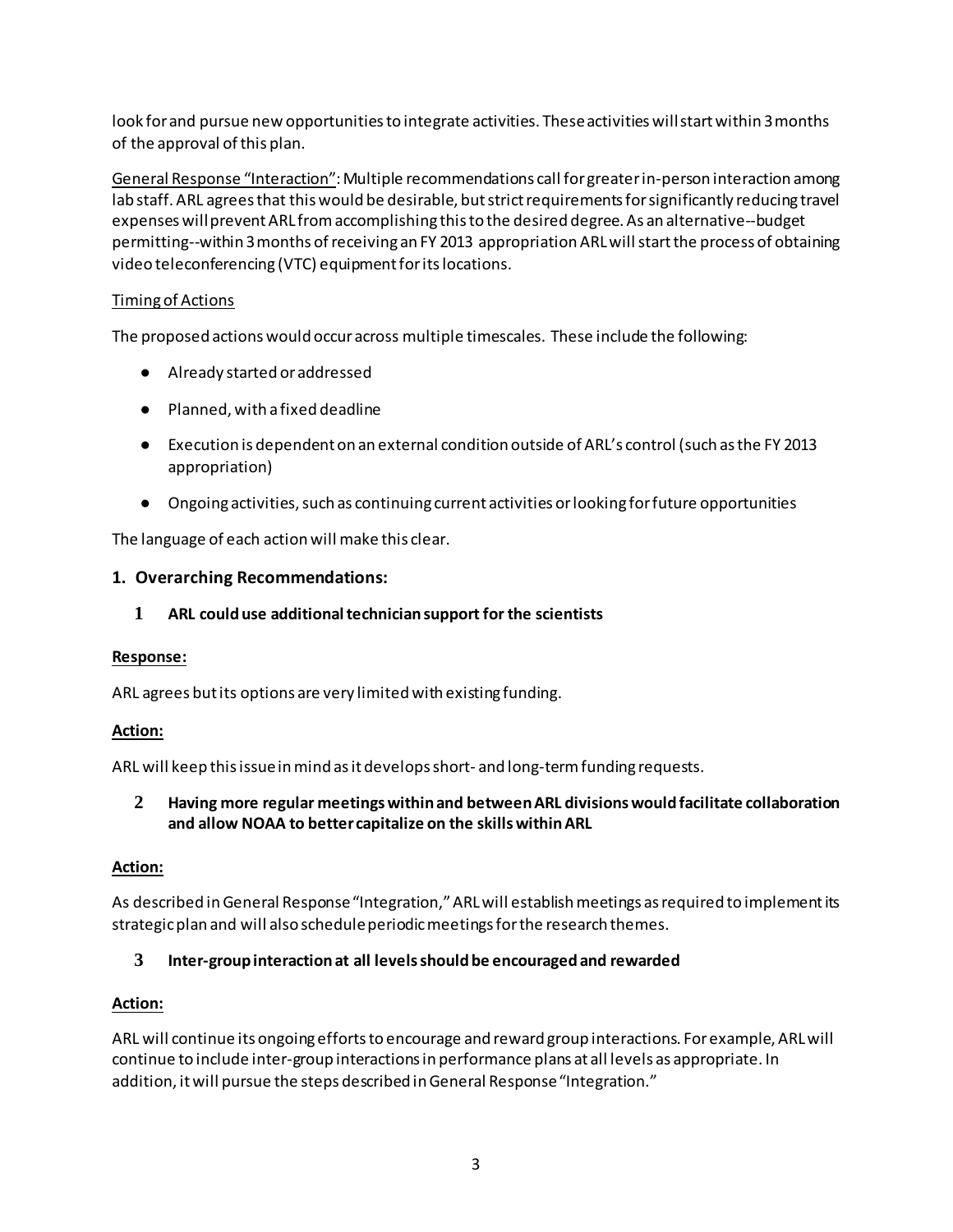# **4 Interaction should increase across themes and projects within ARL that are engaged in various national and regional monitoring efforts**

# **Action:**

This will be considered during the activities described in General Response "Integration," including development of a strategic plan and establishment of integration discussions.

**5 More should be done to involve those personnel located in offices away from Silver Spring, MD in collaborative decision making and other ARL team processes**

# **Action:**

The activities in General Responses "Integration" and "Interaction" address this recommendation.

**6 ARL's leadership and vital staff could be lost if appropriate levels of human resources with succession plans and alternatives to traditional hiring practices are not devised. This is perhaps the most serious issue that ARL needs to address and should be done as soon as possible.**

# **Action:**

ARL recognizes that there are scientists in the laboratory who have knowledge and expertise essential to the continuation of core, ongoing ARL capabilities. ARL has worked to spread this knowledge and expertise among multiple staff members to support continuity of activities. For instance, this has included hiring more junior staff to work with lead scientists. ARL will continue identifying and addressing risks in this area.

**7 Create an ARL Fellows program by selecting a small cohort of scientists and providing resources for the cohort to develop and lead ARL integrated research development.**

# **Response:**

Resources are a serious constraint for implementing this recommendation. Many current staff members are working on project-specific funds (e.g., NOAA climate reference networks, Department of Energy activities). While ARL does integrate activities to the extent feasible across all of the lab's projects, we must be cautious about who is leading which people so there is no actual or perceived concern about project-specific resources being applied inappropriately. Further, without discontinuing an existing activity, ARL does not have sufficient resources to supply to Fellows to support such a recommendation.

Another challenge with this recommendation is the tight connection specified between the designation as an ARL Fellow with leadership of an integrated R&D activity. Designation as a "Fellow" implies that one is a leading scientist in ARL. But some leading scientists may not have scientific or professional interests that are consistent with leading an integrated R&D project. Or a person who may be ideal for leading an integrated project may not have the stature yet to be considered a Fellow.

While it may not have been obvious during the review, since its 2005 review ARL has established integrated activities across both scientific and organizational boundaries. These includeclose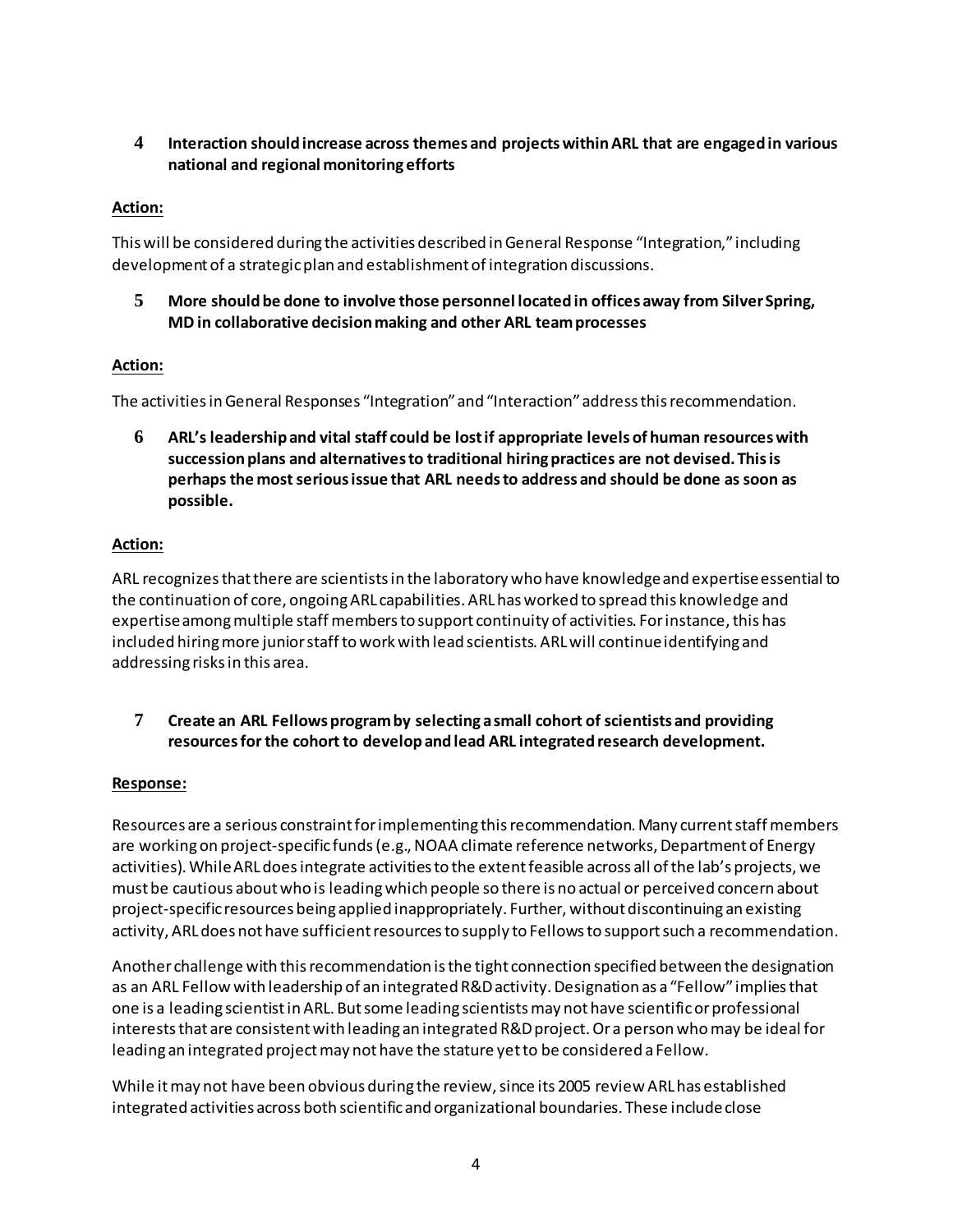coordination of mercury modeling and measurements including scientists from two divisions, crossdivisions projects in areas such as the development of web-based decision support tools and quality assurance of climate data, coordination on wind energy research, and cross-pollination between Eulerian and Lagrangian modeling activities.

# **Action:**

ARL will continue to leverage its multiple scientific disciplines, locations, and projects to deliver more than would be possible if these activities were conducted separately. ARL will also pursue the steps discussed in General Response "Integration" to further enhance integration across the lab.

In addition, ARL will focus its future National Research Council (NRC) post-docs or senior scientists on projects that span ARL divisions and/or connect traditionally separate scientific disciplines within the laboratory.

**8 Design use of the mesonets as an integrated ARL testbed for boundary layer and model development and evaluation (incorporate modeling teams—WRF, HYSPLIT, and CMAQ—in the design and use of these testbeds).**

# **Response:**

ARL appreciates the suggestion to better integrate its modeling and mesonet activities.

For CMAQ, ARL does not have a need or funding to monitor air quality parameters at its mesonet sites. Also, the larger of the mesonets are in locations, DOE reserves, where high spatial resolution of ozone and particulate matter may not provide much value for model evaluation. Instead, ARL depends on multiple types of air quality measurements from existing networks to evaluate CMAQ.

The intersection between HYSPLIT and the mesonets are the meteorological fields, such as those produced by the Weather Research and Forecasting model (WRF). ARL is already using its mesonets to evaluate its and other organizations' WRF simulations.

# **Action:**

ARL will continue to employ its mesonets to evaluate WRF and other meteorological models. ARL will also consider this issue when it develops its strategic plan (General Response "Integration").

**9 Integrate PBL climatology work with surface energy network analyses, WRF-CMAQ and HYSPLIT developments, and regional climate modeling (WRF) to create value-added analysis results.**

# **Response:**

There are some limitations to the combinations suggested. For instance, the PBL climatology work depends on long-term profile measurements collected by other organizations while the surface energy network analyses are not co-located with profile measurements and there is not currently funding for routine, long-term profile measurements as the surface energy network sites.

# **Action:**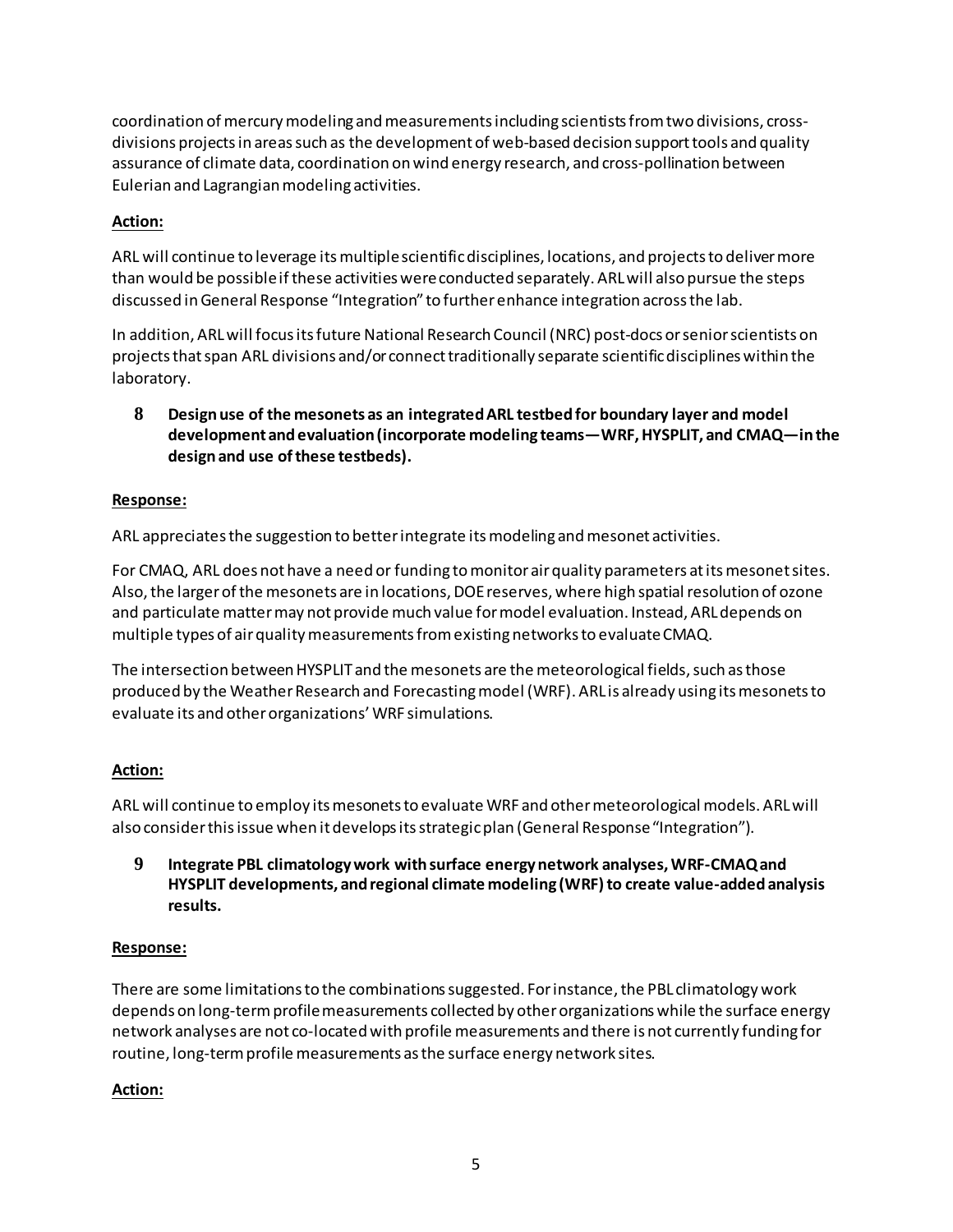ARL will consider opportunities for integration in these areas during the development of its strategic plan (General Response "Integration").

# **10 Design ways to rotate scientists for short or long periods among divisions. Response:**

ARL has limited ability to implement this recommendation. Issues include cost, restrictions on travel expenditures, and--in some cases--reluctance of people to work for extended periods away from home.

However, there have been at least seven occasions over the past decade where it has become evident that a scientist may fit better in a different division, and ARL has made the most of those opportunities for permanent change. In addition, we have recruited new ARL employees from other line officesin NOAA.

# **Action:**

As opportunities arise for long- and short-term rotations among scientists, ARL will continue to explore them. ARL will also continue taking advantage of opportunities to have staff from different divisions work together during field experiments and other projects.

**11 Continue to develop ARL wide communications and interaction, including regular science meetings among divisions.**

# **Action:**

ARL will continue ARL-wide science seminars and weekly updates, expand inter-divisional meetings, and establish VTC capabilities at all of the divisions. See General Responses "Integration" and "Interaction."

**12 Employ the WRF (both forecast and regional climate modeling), HYSPLIT, and CMAQ developments as a focal point for integration of surface energy budget network, N, Hg, precipitation chemistry and other measurement capabilities to develop enhanced and much more integrated research programs.**

# **Response:**

ARL already uses information from some of its measurement activities to evaluate and/or improve the models--including in the areas of mercury and weather.

# **Action:**

During the development of its strategic plan ARL will consider opportunities to better integrate measurement and modeling activities.

# **13 Continue to encourage scientists to publish their results in high quality journals.**

# **Action:**

ARL will continue to encourage publication in high quality journals. To support this, within two months of the acceptance of this plan ARL will modify its internal paper review process to further encourage publication in such journals.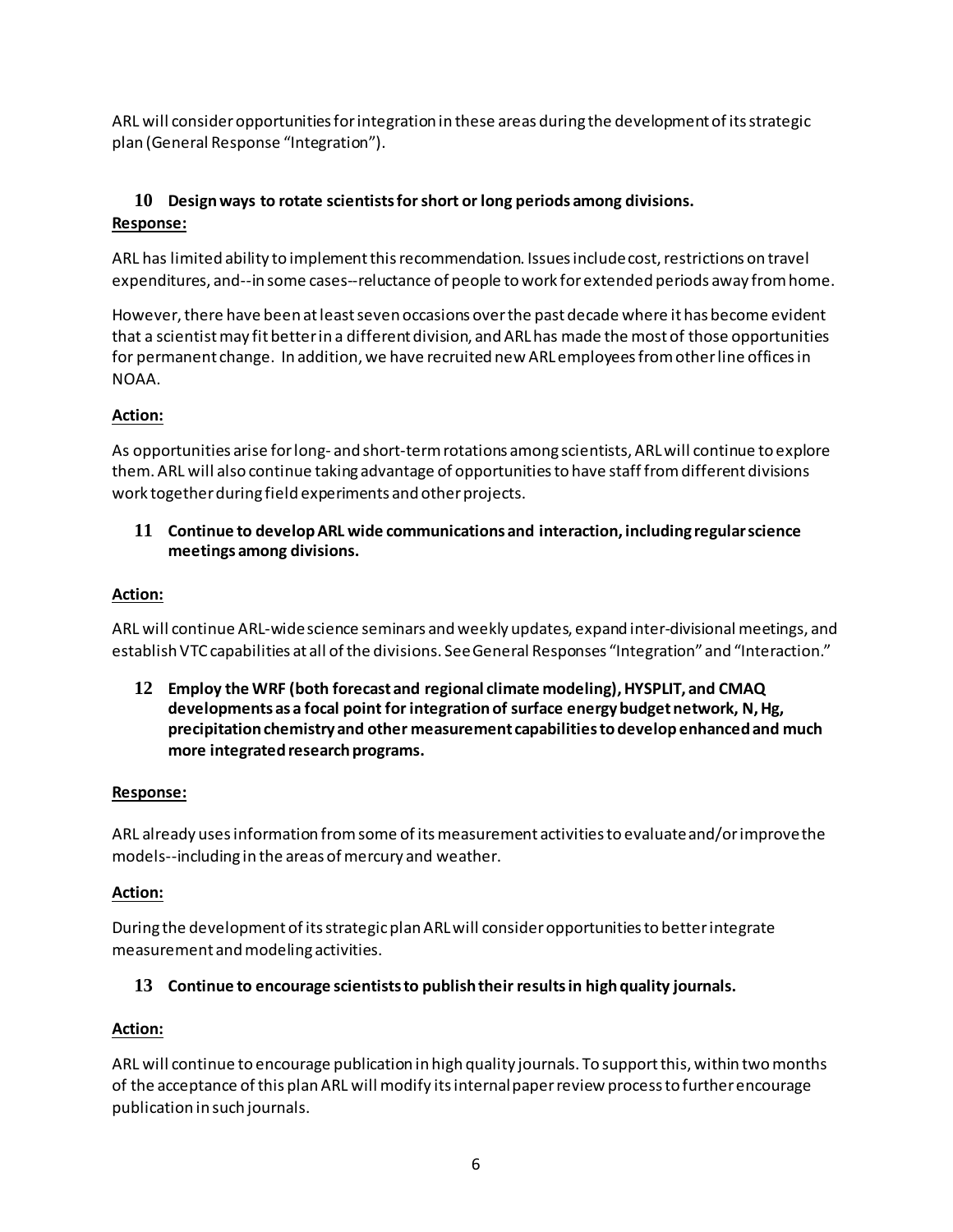**14 Grow the scientific workforce with careful selection and nurturing of new, young scientists explore ways to use post-docs as the entry point for new scientists.**

### **Response:**

ARL has been doing this. For instance, a recently hired Federal scientist and cooperative institute employee each started as post-docs.

### **Action:**

ARL will continue to use post-docs as an entry point for new employees as appropriate. ARL headquarters may also have future opportunities to participate in a building-wide visiting scientist program at its new location.

**15 Link the WRF improvements via the regional climate modeling program with ongoing wind energy and PBL research to yield simulation and forecast tools.** 

#### **Response:**

ARL does not currently have support for such work.

#### **Action:**

ARL will consider this during the development of its strategic plan.

#### **2. Air Quality Recommendations:**

**1 Closer relationship between HYSPLIT and the Eulerian AQ forecasting system should be considered. There may be value in developing a more systematic strategy of linking the two models.**

#### **Response:**

The level of effort invested in the Eulerian forecast system and integration with the Lagrangian system will significantly depend on the results of the FY13 appropriation and the future of CMAQ-based operational air quality predictions.

#### **Action:**

ARL will consider this issue in the development of its strategic plan. As appropriate, ARL will identify and pursue opportunities to more closely integrate the two activities. Examples might include the adaptation of dust algorithms developed for CMAQ to HYSPLIT and the use of HYSPLIT to provide dynamic smoke boundary conditions for CMAQ.

**2 To link with the climate focus of NOAA, initiation of research on black carbon wet deposition is recommended**

#### **Response:**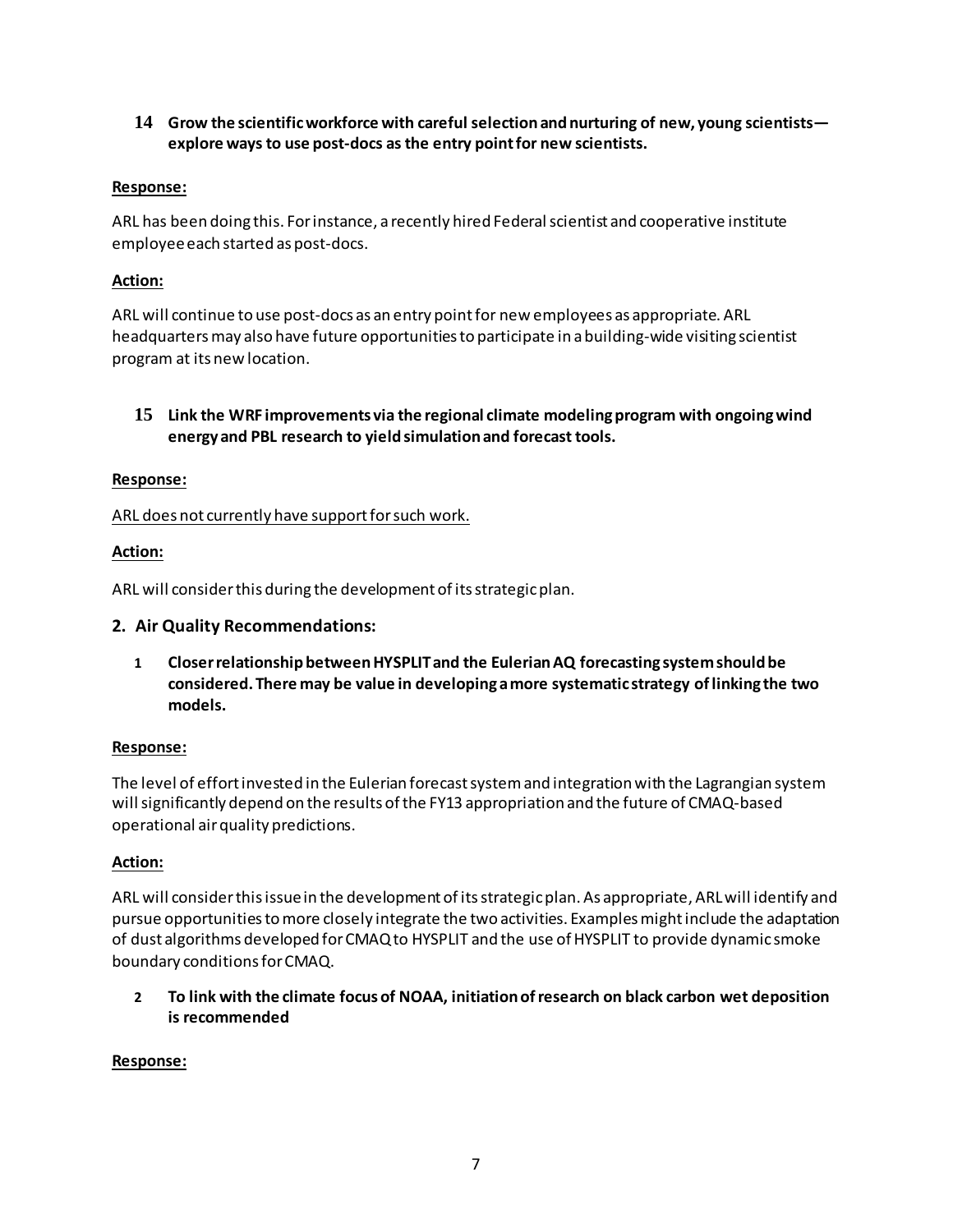While ARL agrees that black carbon measurements in precipitation should be handled on a network basis, significant investment would be required for development of collectors and measurement protocols to do this correctly. Current infrastructure for precipitation chemistry is not up to the task. More than \$1M a year might be required for method development, installation, operation, and analysis. While ARL has the capability to develop such a program, this work cannot be supported within ARL's current funding.

# **Action:**

As opportunities arise, ARL will work to include consideration of such a program in NOAA's planning process.

**3 Continued efforts to strategically link AQ forecasting to weather forecasting for the benefit of both are encouraged**

# **Response:**

Since the time of the review, the FY2013 President's Budget proposed discontinuing NOAA's operational Eulerian air quality modeling. This would significantly constrain opportunities and resources for pursuing such linkages.

# **Action:**

ARL will consider this issue as appropriate after the future of operational Eulerian air quality predictions has been determined.

**4 Better coordination, integration and communication between researchers within this area focused on different AQ parameters (O3, PM, Hg, N) could provide a more efficient means of addressing specific research questions.**

# **Action:**

ARL will include consideration of this issue in the activities discussed under General Response "Integration."

**5 ARL should ensure that all projects within the ARL AQ area have the opportunity to publish the results of their work, even if this means supplementing cooperator funding with NOAA funding for publication.**

# **Action:**

ARL has shifted most of its non-Federal air quality scientists from a contractor to the Cooperative Institute for Climate and Satellites at the University of Maryland. ARL expects that this environment will be more conducive to publishing results.

**6 NOAA ARL should consider taking a leadership or co-leadership role in the analysis and summarization of monitoring data from automated instrumentation to measure speciated mercury in air concentrations, which is now available (NADP-AmNet), at the national or regional level.**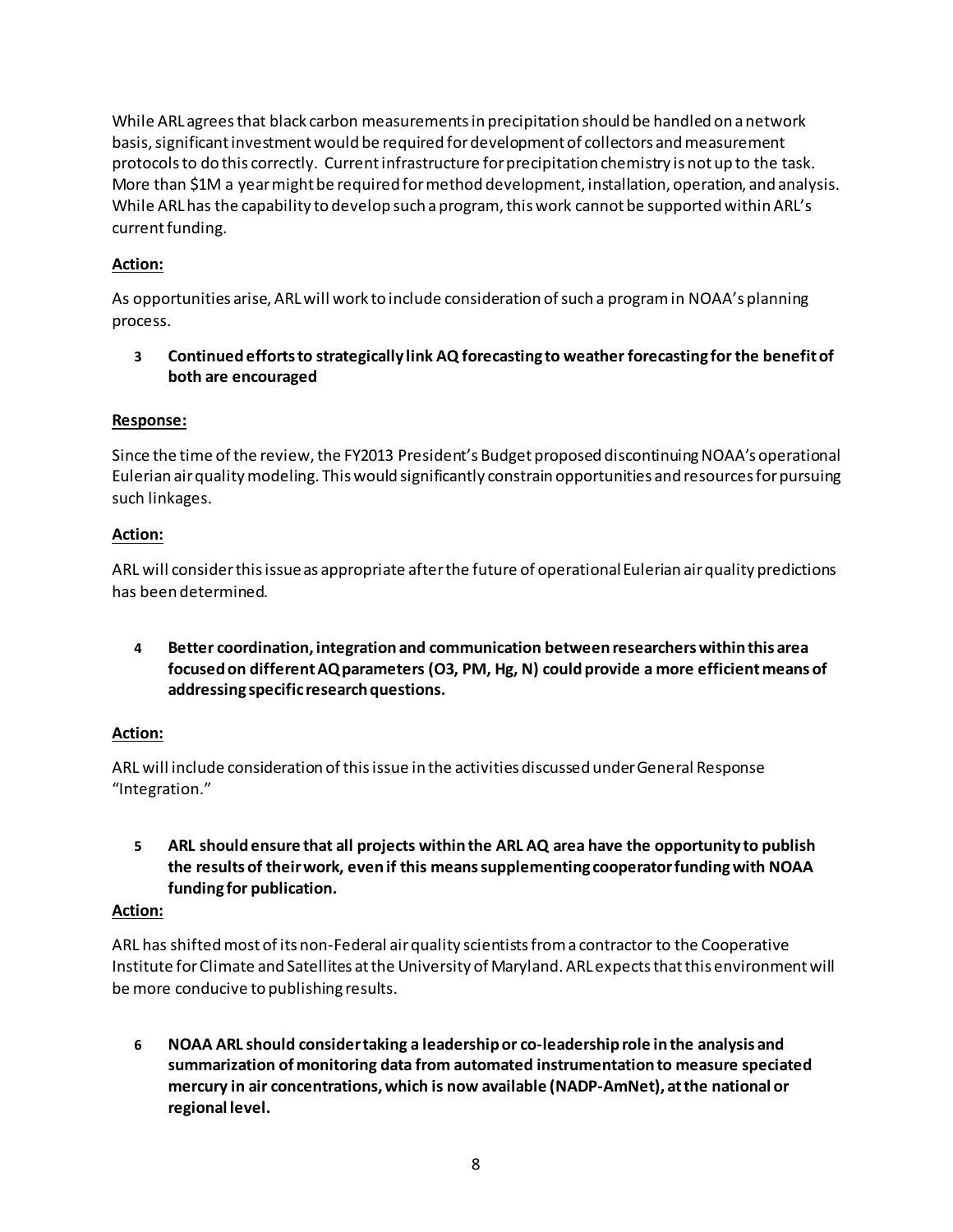# **Action:**

ARL participated in two national-scale mercury publications in 2012 that use national AmNet data:

Nested-grid simulation of mercury over North America, by Y. Zhang, L. Jaeglé, A. van Donkelaar, R. V. Martin, C. D. Holmes, H. M. Amos, Q. Wang, R. Talbot, R. Artz, S. Brooks, W. Luke, T. M. Holsen, D. Felton, E. K. Miller, K. D. Perry, D. Schmeltz, A. Steffen, R. Tordon, P. Weiss-Penzias, and R. Zsolway, *Atmos. Chem. Phys.*, **12**, 6095-6111, 2012.

Seasonal and diurnal variations of atmospheric mercury across the US determined from AMNet monitoring data, X. Lan, R. Talbot, M. Castro, K. Perry, and W. Luke*. Atmos. Chem. Phys. Discuss*., **12**, 10845-10878, 2012.

As resources permit, ARL will continue to perform similar studies in the future.

**7 The AQ group should dedicate at least some resources to identifying and producing high-value and high profile products from the large amount of available data from regional and national air and deposition monitoring networks**

# **Response:**

Working through the World Meteorological Organization Global Atmosphere Watch Precipitation Chemistry program, ARL is co-leading the development of a Global Precipitation Chemistry Assessment. NADP National Trends Network and AIRMoN data provide an important contribution to that publication. Journal submission is anticipated in early calendar year 2013.

# **Action:**

ARL will co-lead the submission of a journal article describing the findings from the Global Precipitation Chemistry Assessment.

Resources permitting, ARL will initiate the process of hiring a graduate student to analyze trends in Multistate Atmospheric Power Production Pollution Study (MAP3S) and AIRMoN-wet data collected beginning in 1976.

**8 It would be useful if this group could focus on getting descriptions of research method development and testing, and other efforts out into the peer reviewed literature. However this is currently limited by their lack of technical support and their need to wear many hats in their job.**

#### **Response:**

ARL has published peer reviewed methods in collaboration with national and international partners:

Through the National Atmospheric Deposition Program, AIRMoN protocols can be found at: <http://www.isws.uiuc.edu/pubdoc/MP/ISWSMP-184.pdf>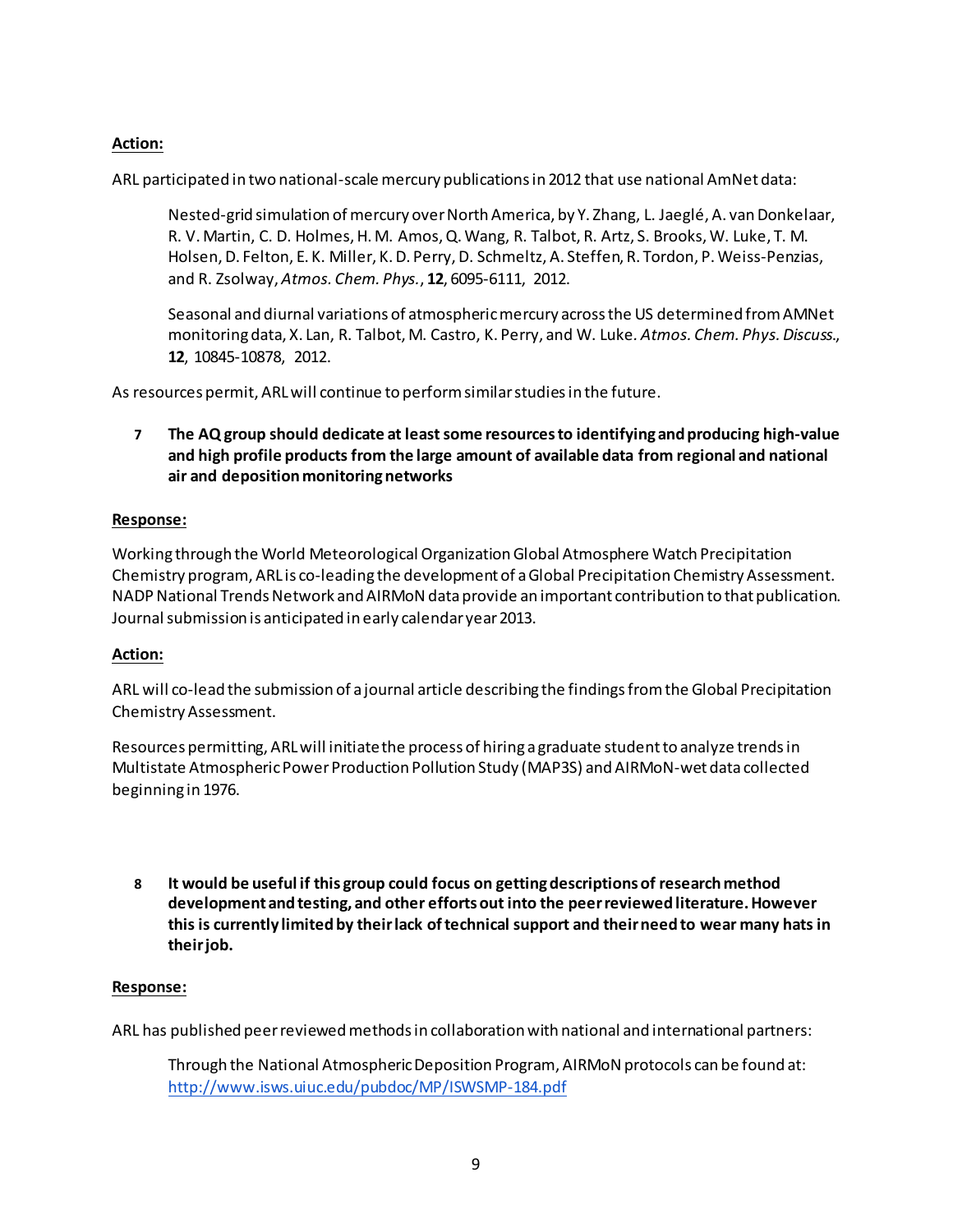Through the World Meteorological Organization Quality Assurance/Science Activity Center-Americas web site, NADP AIRMoN and National Trends Network information has been incorporated into a World Meteorological Organization (WMO) Guidance Document for the collection of precipitation chemistry: [http://qasac-americas.org/sites/default/files/GAW-](http://qasac-americas.org/sites/default/files/GAW-Precip%20Chem%20Manual%20No.160.pdf)[Precip%20Chem%20Manual%20No.160.pdf](http://qasac-americas.org/sites/default/files/GAW-Precip%20Chem%20Manual%20No.160.pdf)

For mercury, as a part of the NADP Atmospheric Mercury Network program, ARL has contributed to field and laboratory sampling protocols. For example, see [http://nadp.sws.uiuc.edu/amn/docs/AMNet\\_Operations\\_Manual.pdf](http://nadp.sws.uiuc.edu/amn/docs/AMNet_Operations_Manual.pdf)

# **3. Atmospheric Dispersion and Boundary Layer Recommendations:**

**1 Encourage development of a more cohesive dispersion measurement and modeling research program by hiring a mid-career dispersion modeling lead for the FRD group.**

# **Response:**

A senior FRD staff member retired in June 2012. Depending on the funding outlook, this may provide an opportunity to hire a dispersion modeler to fill the vacated position. Due to budget limitations, it is likely that any new hire would be an early career scientist rather than mid-career, perhaps a post-doc.

The implementation of this recommendation would help support the succession recommendations given in 1.6, 3.2 below, and in several other sections. For example, some of the HYSPLIT development and support effort could be assigned to this dispersion modeler. A new modeler at FRD would also provide a better balance of field and modeling expertise at the division. Historically, FRD's staff has been heavily weighted towards expertise in tracer measurements. Such a level of specialization may have been optimal when funding for tracer studies was relatively plentiful, but a more balanced combination of modeling and tracer expertise may be more effective in the current budget environment.

# **Action:**

As the funding outlook becomes clearer, ARL will consider hiring a dispersion modeler at FRD.

# **2 Provide for continuation and development of HYSPLIT by creating a larger and more distributed HYSPLIT team with less reliance on single PI expertise.**

# **Action:**

Since the review ARL HQ has received multi-year reimbursable funding that has allowed ARL to add another modeler to the HYSPLIT team. Also, as discussed in the previous recommendation, ARL will consider hiring a HYSPLIT modeler at FRD.

**3 The use of HYSPLIT by external organizations with varying degrees of expertise, especially during high-profile atmospheric release events, raises the question whether ARL should explore planning and executing model runs and providing model output products in addition to providing the model.**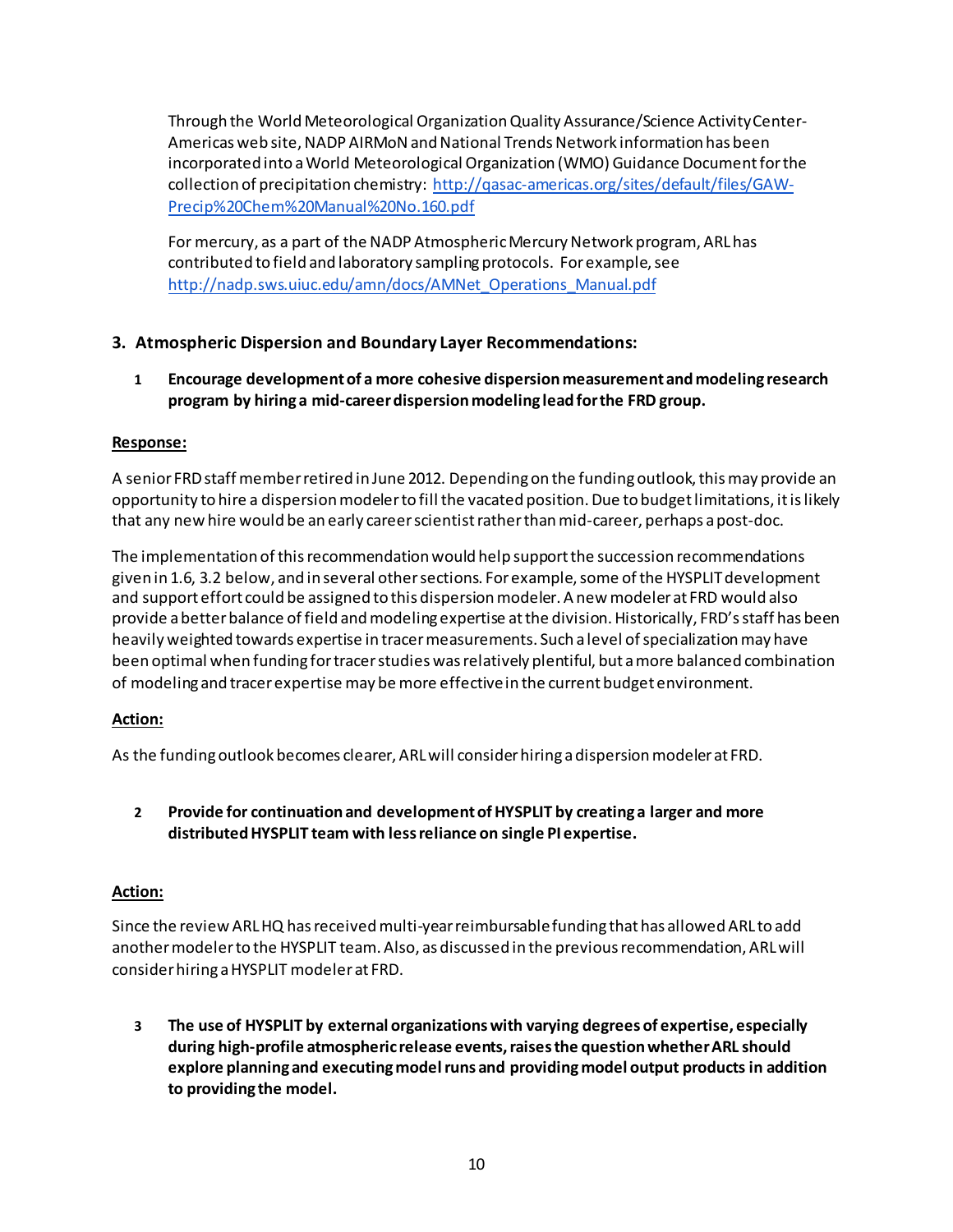# **Response:**

The use of HYSPLIT by external organizations with varying degrees of expertise is a risk intrinsic in distributing a flexible modeling system. ARL offers training materials and programs to help users understand how to effectively apply the modeling system.

As an R&D laboratory, neither ARL's mandate nor funding include providing routine dispersion prediction services. For routine situations and/or standard scenarios, other parts of NOAA or other agencies have the responsibility to provide predictions. Within NOAA, the National Weather Service and the National Ocean Service each have operational atmospheric dispersion responsibilities. ARL works closely with both line offices to improve the services they provide and to provide consultation and specialized simulations as required. As was mentioned during the review, ARL has worked with other line offices to propose further expansion and better integration of NOAA plume prediction activities, but resources have not been available to implement that vision.

ARL does execute model runs and appropriately share products for non-standard situations and requests and for locations where ARL offers localized support. These runs are typically conducted at the request of other NOAA line offices or other agencies and the results are provided back to those organizations for appropriate use or distribution.

Given ARL's mandate and its limited resources, it feels that its current role--taking into account the partnerships with NOAA's operational line offices--is appropriate.

**4 ARL should consider a small project, possibly by supporting a library sciences graduate student, to develop a system to better identify and archive publications by external organizations utilizing HYSPLIT.**

# **Response:**

ARL appreciates the suggestion to better highlight use of HYSPLIT. While not perfect, Google Scholar provides a fast and existing mechanism to identify articles that mention HYSPLIT. A search for the past 10 years produces more than 5000 citations, with more than 1000 in 2011 and 2012.

A greater challenge is to decide what to do with this information. Listing 5000 publications on the ARL web site would not be very useful for visitors, nor is it feasible to obtain even a substantial fraction of these publications to be archived at ARL. Further, any type of searching capabilities that ARL could provide would likely only duplicate a subset of the capabilities already provided by Google Scholar.

# **Action:**

ARL will continue to update the HYSPLIT web site with citations provided by their authors. ARL will also complement that information with a reference to Google Scholar and/or a count of citations reported by Google Scholar.

**5 Develop and maintain a 5-year laboratory-wide plan that provides for integration of modeling and measurement capabilities.** 

# **Action:**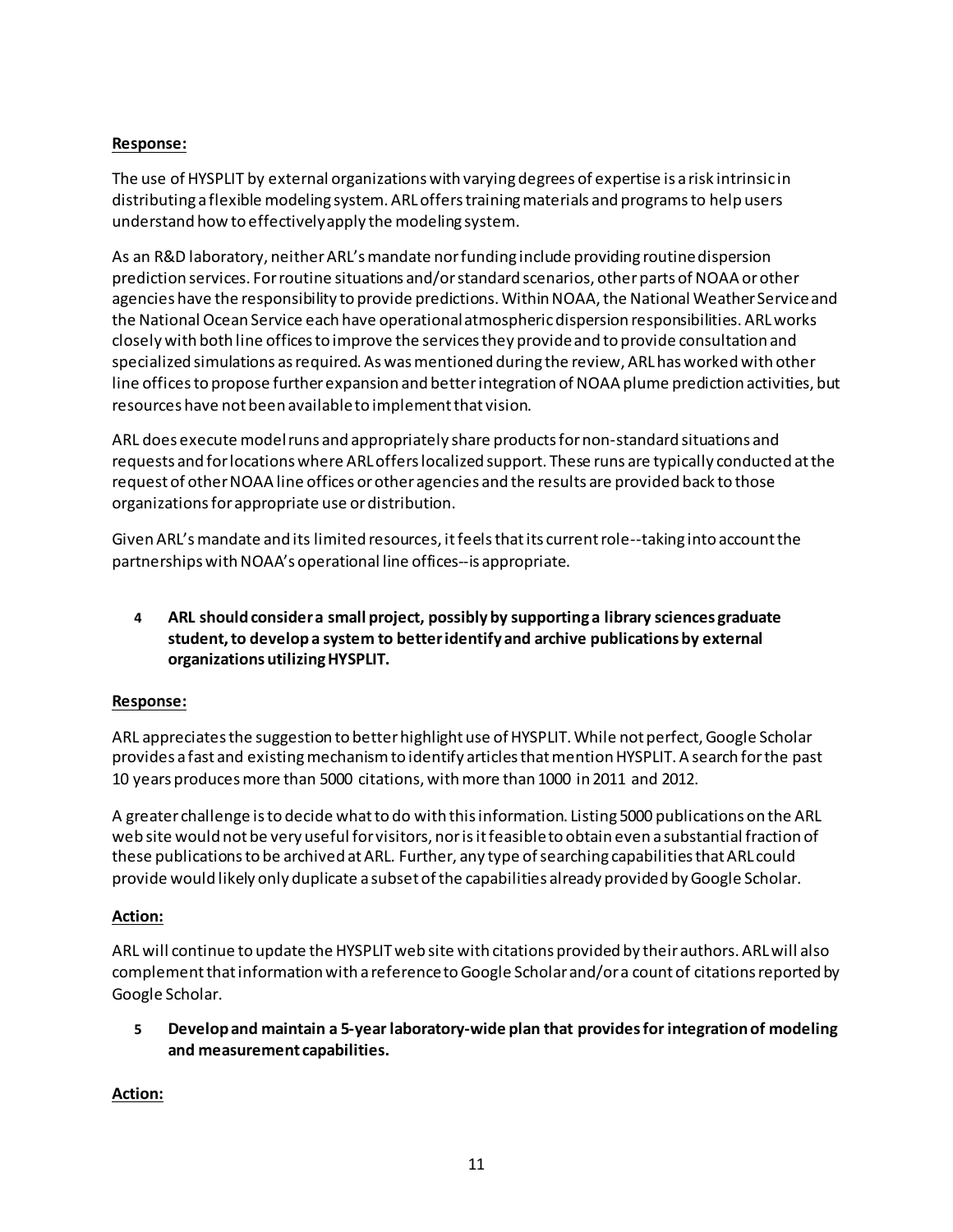During the development of its strategic plan (General Response "Integration") ARL will include as appropriate integration of modeling and measurement capabilities.

# **4. Climate Recommendations:**

1 **Inter group collaboration between the analysis, modeling and climate network instrument scientists should be expanded and used to create new opportunities, increased publication and visibility of all members.**

# **Action:**

As described in General Response "Integration," ARL will encourage discussion among the relevant scientists and identification of appropriate collaborative opportunities.

2 **The national and international leadership shown in the upper air analysis work should be extended to all data within ARL/NCDC (e.g. analysis of data from the CRN, NADP, AIRMonwet, etc).**

# **Response:**

ARL appreciates the recognition of the outstanding work conducted by its upper air analysis group.

There are some issues that make it impractical for ARL to fully implement this recommendation. NCDC is the steward for a tremendous volume and diversity of data. ARL does not have the capacity to analyze all of that data. Also, NCDC has its own analysis capability, with which ARL collaborates. In addition, the CRN data record is yet too short to allow meaningful climatological analysis.

# **Action:**

Analysis of air quality data sets is discussed above.

ARL has several recent activities underway to evaluate and/or improve the quality of climate observations and to use these observations to improve predictions. These activities include the following:

- ARL is a key participant and is playing a leading role in the WMO Solid Precipitation Intercomparison Experiment (SPICE). The primary goals of SPICE are to:
	- To Improve the understanding of the performance of various solid precipitation gauge/ shield combinations;
	- Develop transfer functions between the various solid precipitation gauge configurations to improve estimates of liquid water equivalent snowfall in support of real-time applications, hydrological models and data continuity in the climate record; and
	- Define a field standard for automated solid precipitation gauges.
- ARL is analyzing biases associated with air temperature measurements near roadways and buildings to provide some physical basis for the ongoing controversy focused on the U.S. surface temperature record and the errors associated with the site classification criteria.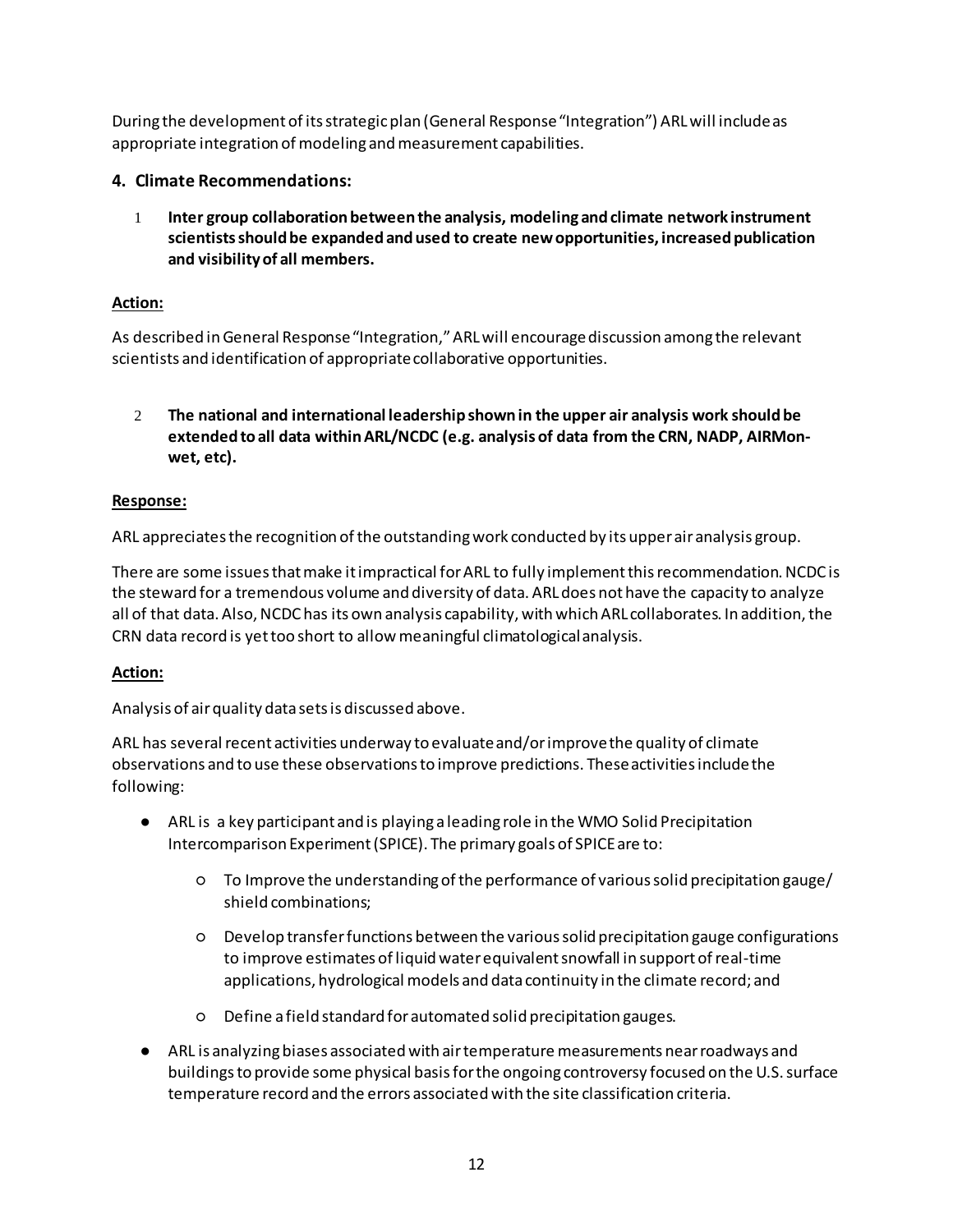Measurements are being recorded with a co-located NOAA US Climate Reference Network temperature measurement system and the National Weather Service Maximum Minimum Temperature Sensor system.

- ARL is evaluating above ground climate data from CRN as inputs for evapotranspiration models and the below-ground soil moisture and soil temperature data as inputs for predicting water transport within the soil. The combination of evapotranspiration, precipitation, and changes in soil water storage will be used to develop a robust tool to quantify site-specific soil water budgets important to agriculture, hydrology, climate and weather across the U.S.
- 3 **A much more robust use of the regional climate modeling (CWRF) as an assessment tool of regional climate impacts and the role of this in AQ studies should be encouraged.**

# **Action:**

Since the review, ARL has hired an NRC post-doc to investigate bidirectional climate-particulate matter interactions. ARL will continue to look for other opportunities to apply CWRF in these areas.

4 **Concrete goals should be enumerated on how ARL-Climate fits in the "lab in transition" processes. This can start with a clear definition of how the "PBL theme" as a cross-cutting theme will fit into the Climate strategy goals and plans.**

# **Action:**

During the preparation of its strategic plan (General Response "Integration"), ARL will consider R&D related to the climate of the boundary layer.

5 **The group is encouraged to take a pro-active stance in the overall NOAA climate services discussion and define its role with the planned reorganization.**

# **Response:**

Since the review, Congress has declined to approve the proposed Climate Service reorganization. Instead, NOAA will coordinate its climate activities through the NOAA Climate Goal.

# **Action:**

Since the review, ARL has joined NOAA's climate goal planning teamand will continue its engagement with that team.

6 **Expand or at least continue work related to changes in the climate of the planetary boundary layer**

# **Response:**

Analysis of the climate of the PBL is continuing. While our early work focused on understanding definitions of the PBL and their application in climate studies and on understanding the stable PBL in the